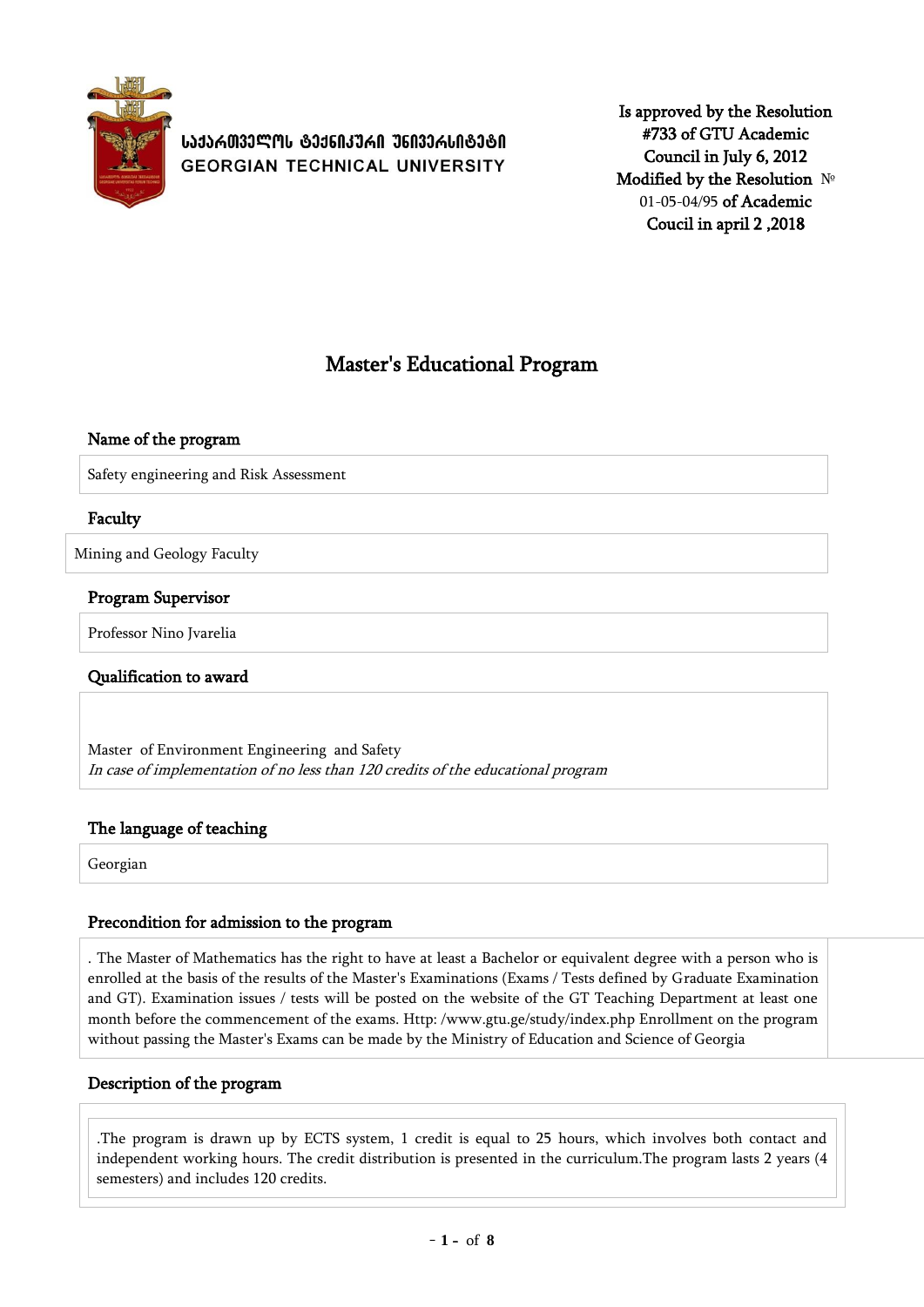Each semester is a two-semester of 40 weeks (20 weeks in the first semester, 20 weeks in the second semester) and is as follows: 15 weeks study process, VIII week is for mid-semester assessment. XVII Week Documentary Delivery Final and additional exams are conducted from XVIII to XX. (The additional exam can be conducted after five days from the final examination and only if the student can not get 51 points, but at the same time it is necessary to have 41 points to be able to pass the test.

From the first 60 years I have been awarded 5 credits in Business Communication (English, German, French, Russian), 5 credits to Labor Resource Management, 20 credits for specialty subjects.

 In the second semester 5 credits are provided for Technical translation theory and practice (English, German, French, Russian), 5 credits for Master Research Project (Prospectus), 20 credits for specialty subjects.

Out of 60 credits from the second year of the III semester, 20 credits are awarded with specialty subjects, 10 credits for theoretical / experimental research / colloquium.

The 30 semesters of the IV semester are fully devoted to completion and protection of the Master's thesis

#### The purpose of the program

Master's program is to prepare a specialist with wide and enhanced knowledge required for organizationalnormative and industrial-technological activities characteristic of market engineering and risk assessment. Program provides students with the fundamental knowledge of process safety, the device- equipment for safe operation methods, which will be able to fully identify and evaluate manufacturing processes due to the specifics of the potential risks, their values, human exposure levels to implement the actions of natural, man-made characte Emergency prevent it, to solve problems and work out organizational work of restoration-specific plan of liquidation activities.

### Learning Outcomes and Competences (General and Sectoral)

Knowledge and Knowledge - Multi-facet, specialized theoretical and practical knowledge of security engineering and risk evaluation, knowledge of the ways of solving problems; Knowledge of factors and risks associated with risks, knowledge and awareness of the initial data for industrial trauma and professional diseases, the provision of conditions for emergencies, natural, man-made and social situations; Technological processes, knowledge and techniques of safe and effective exploitation of equipment and equipment, technical and organizational issues of life security and understanding of normative materials.

Ability to use knowledge in practice - based on multilateral and specialized theoretical and practical knowledge will be able to identify potential assessments, assessment and concrete measures for preventing industrial objects; Detection and control of harmful and dangerous factors in enterprises; Conducting liquidationrestoration works of natural, man-made and social emergencies; Organizing the evacuation measures for population transportation, medical equipment, food, water and primary purpose items; Safe operation of computer technologies, new ventilation, illumination systems and equipment, safety equipment, fire and explosives, equipment.

The ability to conclude is to be able to solve the problems arising in changing and emergent industries and emergencies, the use of known sources, the dissemination of modern information, analyzing new data and situations for solving problems and their fundamental reasoning conclusions

Communication skills - to provide information on the problems of occupational and enterprise related issues and the ways in which their solution is transmitted to specialists and non-specialists in both native and foreign languages chosen; Ability to use information technology resources for achieving work goals; Ability to work on writing and information on professional issues.

Learning skills - Determination of learning direction by taking into consideration the environment and priorities of creation; Gradual and multilateral assessment of their learning process to enhance knowledge and experience; Continuation of further studies in the field of safety engineering and professional risk assessment. Values - knowledge, evaluation and sharing of professional liability, values, human values in the field of security engineering and professional risk assessment; Defending the norms of ethics and morals; To work in the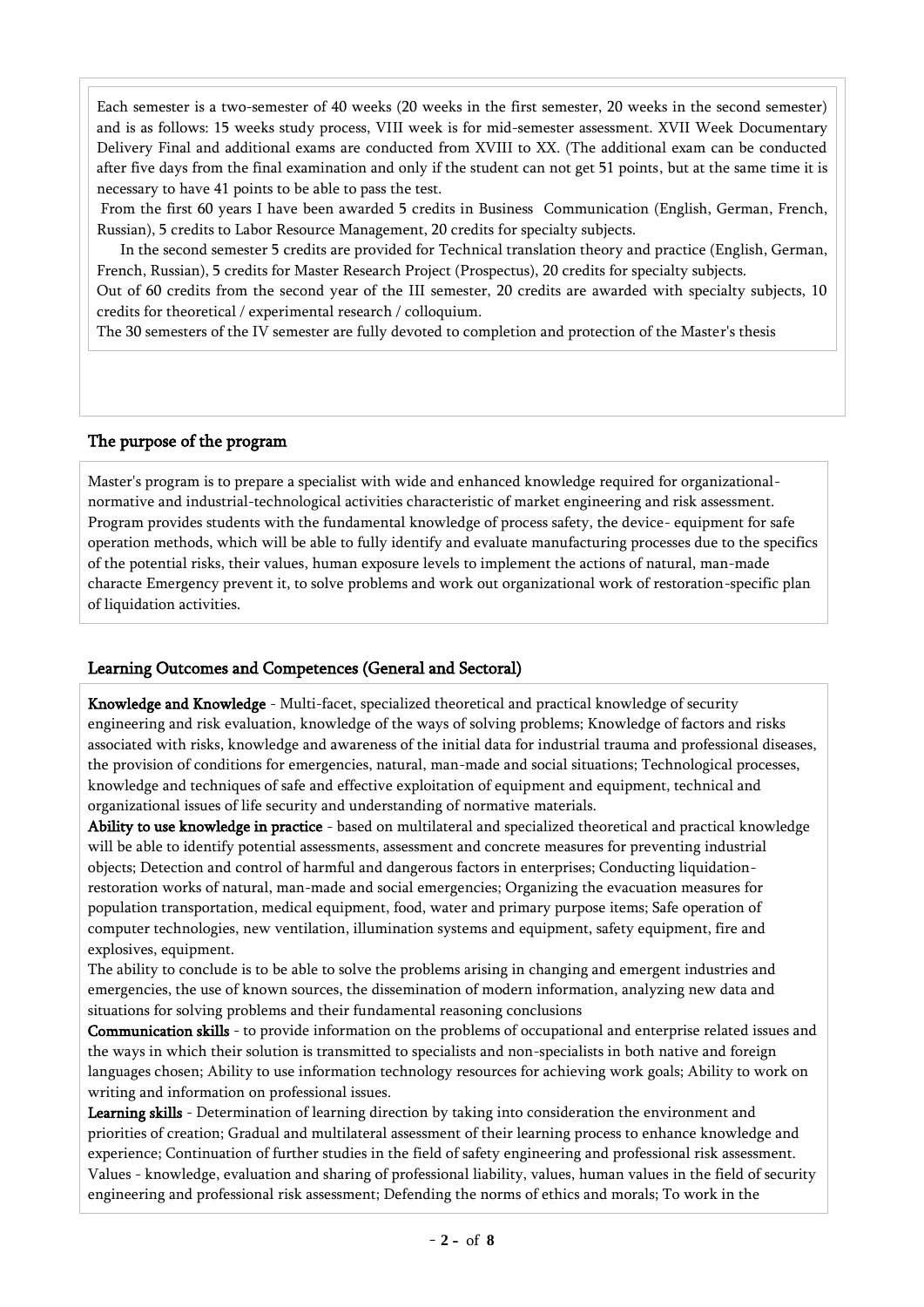production of life and environment for the safety, protection and striving for their improvement. Values - knowledge, evaluation and sharing of professional liability, values, human values in the field of security engineering and professional risk assessment; Defending the norms of ethics and morals; To work in the production of life and environment for the safety, protection and striving for their improvement.

### Methods of achieving learning outcomes (teaching and learning)

 $\boxtimes$  Lecture  $\boxtimes$  Seminar (work in group)  $\boxtimes$  Practical  $\boxtimes$  Laboratory  $\Box$  practice  $\boxtimes$  Course paper / project  $\boxtimes$ 

Master's paper  $\boxtimes$  Consultation  $\boxtimes$  Independent work

Based on the specific course of study in the learning process, the relevant below listed activities of the teaching-learning methods are used, which are reflected in the relevant training courses (syllabus): (Discussion, debate, presentation, group work, etc.)

Appropriate activities of teaching and learning methods One particular issue cannot be studied in the teaching process only with one method and one activity. The teacher has to use different methods and activities 2 during the teaching process, and in most cases the activities are merged. The activities in the teaching process complement each other. We offer you the most common activities and their definitions. The teacher will select the required activity from the specific goal and objective.

1. **Discussion / debate** are one of the most common activities of interactive teaching. Discussion process increases the quality and activity of students' engagement. Discussion can be turned into arguments and this process is not limited to the questions asked by the teacher. It develops the ability of the student to reason and justify their opinion.

2. **Cooperative learning** is a learning strategy when each member of the group is obliged not only to examine himself but also to help his/her team-mate to study the subject better. Each member of the group works on the problem, until all of them master the issue.

3. **Collaborative work** – By using this activity, teaching implies division of the students' group and assignment of teaching tasks to them. The group members individually work on the issue and in parallel share their opinions with other members of the group. Due to the set objective, it is possible to divide the functions among the members during the group's working process. This strategy provides all students maximum engagement in the learning process.

4. **Verbal or orally transmitted**. Narration, talking and so forth belong to this activity. In this process the teacher orally transmittes and explaines study material and the students actively perceive and learn it through listening, remembering and thinking.

5. **Project planning and presentation.** When working on the project, the student uses the acquired knowledge and skills to solve the real problem. This increases students' motivation and responsibility. Working on the project includes planning, surveying, practical activity and the performance of the results in accordance with the selected issue. The project will be deemed implemented if its results are presented in a clear and convincing way. It can be performed individually, in couples or in groups; also within a subject or within a few subjects (integration of the subjects); after completion, the project can be presented to a big audience

6.**C ase study** - The teacher discusses concrete cases with students and they will study and analyze everything in a thorough manner. For example, in the field of engineering security it can be a specific case of accident or disaster in policy science - concrete.

7. **The explanatory method** is based on a discussion on the issue. The teacher gives the case a concrete example, which will be discussed in detail within the topic

8. **Practical methods** combine all forms of learning that form students' practical skills. In this case, the student can independently perform some of the activities, such as production and pedagogical practice, field work, etc.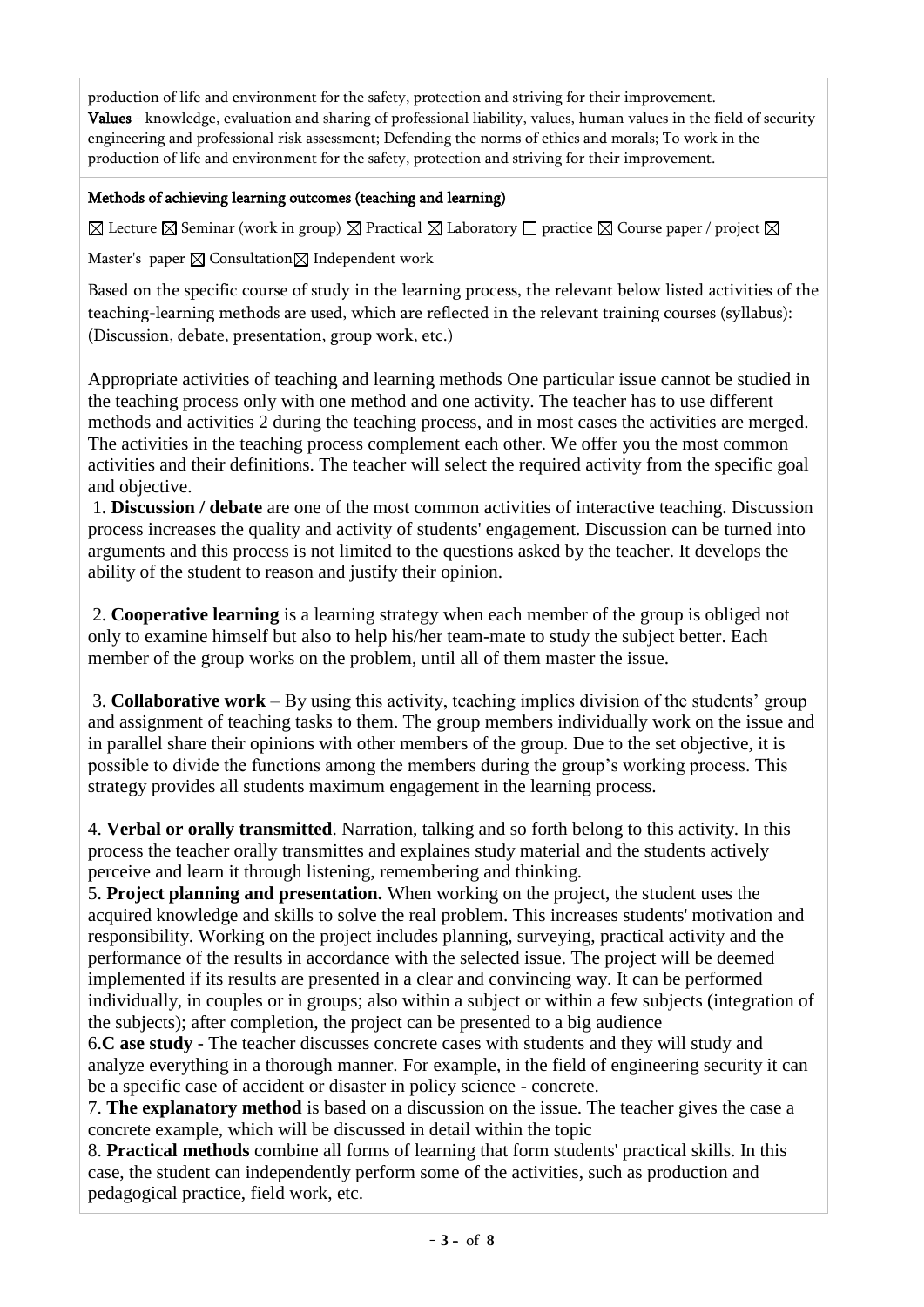#### Student knowledge assessment system

Grading system is based on a 100-point scale.

Positive grades:

- $\bullet$  (A) Excellent the rating of 91-100 points;
- (B) Very good - the rating of 81-90 points
- $(C)$  Good the rating of 71-80 points
- (D) Satisfactory the rating of  $61-70$  points
- $\bullet$  (E) Enough the rating of 51-60 points

Negative grades:

- (FX) Did not pass 41-50 points of rating, which means that the student needs more work to pass and is given the right to take the exam once more with independent work;
- $\bullet$  (F) Failed 40 points and less, which means that the work carried out by the student is not enough and he/she has to learn the subject from the beginning.

### Field of employment

Master may be employed in a state or private enterprise and institution; Governmental structures, advisory firms and agencies, international organizations, energy companies, agricultural products processing enterprises; Natural gas supply systems; Thermal energy systems operating and service center centers; In the gas compressor stations; Natural gas, oil and oil products in the pipeline and their pump and compressor stations; Metallurgy, Communication, Telecommunication, Informatics and Management Systems, Construction, Hydroelectric Enterprises and Objectives, Emergency Situations Management Departments, Mechanical Engineering, Light Industry, Transport, Mining, Geological, Chemical and Food Technology, Metallurgy, Communications, , Research organizations, universities, scientific research For institutions.

### Opportunity to continue learning

Doctoral Educational Programs

Number of attached syllables:23

#### Program Study Load

|                |                                         |                 |          | <b>ECTS</b> Credits |         |    |  |
|----------------|-----------------------------------------|-----------------|----------|---------------------|---------|----|--|
| N <sup>o</sup> | Course Title                            | Precondition of | I Year   |                     | II Year |    |  |
|                |                                         | admit           | Semester |                     |         |    |  |
|                |                                         |                 |          | $\mathbf{H}$        | Ш       | IV |  |
|                | <b>Business Communication (English)</b> | does not have   | 5        |                     |         |    |  |
| $\overline{2}$ | <b>Business Communication (German)</b>  | does not have   | 5        |                     |         |    |  |
| 3              | <b>Business Communication</b> (French)  | does not have   | 5        |                     |         |    |  |
| 4              | Business Communication (Russian)        | does not have   | 5        |                     |         |    |  |
| 5.             | Human Resources Management              | does not have   | 5        |                     |         |    |  |
| 6              | Labour and Emergency legislation        | does not have   | 4        |                     |         |    |  |
| 7              | Industrial hygiene safety environment   | does not have   | 4        |                     |         |    |  |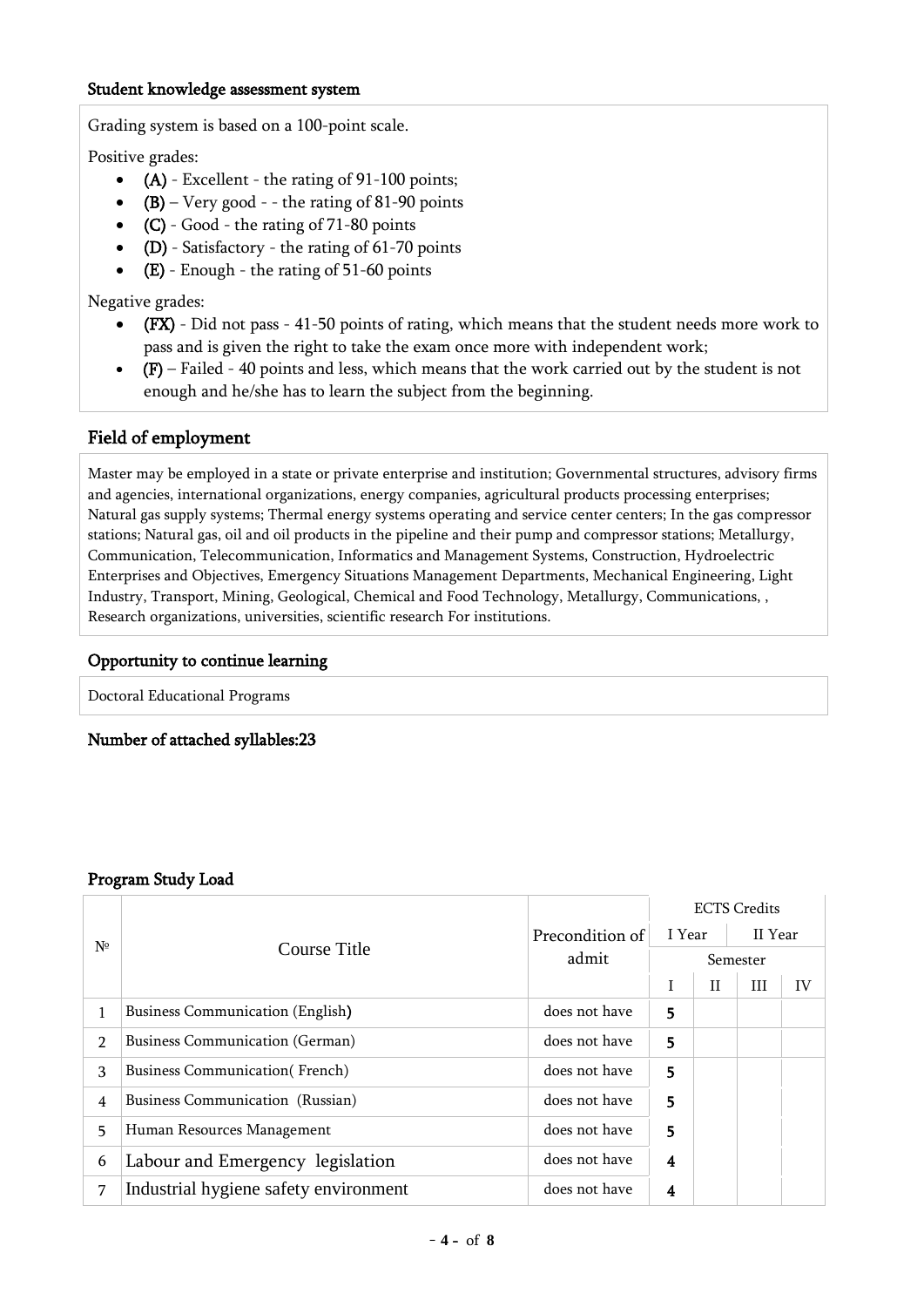| 8  | Safety operation of electrical installations        | does not have                                               | 5                |                         |                |    |  |
|----|-----------------------------------------------------|-------------------------------------------------------------|------------------|-------------------------|----------------|----|--|
| 9  | Safety precautions                                  | does not have                                               | $\boldsymbol{4}$ |                         |                |    |  |
| 10 | Earthquakes, Landscapes Fires and their Liquidation | Labour and<br>Emergency<br>legislation                      |                  | 4                       |                |    |  |
| 11 | Technical translation theory and practice(English)  | does not have                                               |                  | 5                       |                |    |  |
| 12 | Technical translation theory and practice (German)  | does not have                                               |                  | 5.                      |                |    |  |
| 13 | Technical translation theory and practice(French)   | does not have                                               |                  | 5                       |                |    |  |
| 14 | Technical translation theory and practice (Russian) | does not have                                               |                  | 5                       |                |    |  |
| 15 | Sanitary safety of the production environment       | does not have                                               |                  | 5                       |                |    |  |
| 16 | Employment Injuries and Occupational Diseases       | Industrial<br>hygiene safety<br>environment                 |                  | 5                       |                |    |  |
| 17 | Fire Safety of Technological Processes              | Safety<br>precautions                                       |                  | 5                       |                |    |  |
| 18 | Explosion safety of technological processes         | Safety<br>precautions                                       |                  | $\overline{\mathbf{4}}$ |                |    |  |
| 19 | Safete of restoration works of the buildings        | does not have                                               |                  |                         | $\overline{4}$ |    |  |
| 20 | <b>Engineering Psychology of Safety</b>             | does not have                                               |                  |                         | $\overline{4}$ |    |  |
| 21 | Radiation Safety                                    | does not have                                               |                  |                         | 4              |    |  |
| 22 | Extreme conditions and primary assistance           | does not have                                               |                  |                         | $\overline{4}$ |    |  |
| 23 | Technological emergencies                           | does not have                                               |                  |                         | $\overline{4}$ |    |  |
|    |                                                     | 27                                                          | 28               | 20                      |                |    |  |
|    |                                                     |                                                             |                  |                         |                |    |  |
|    |                                                     | Total:                                                      | 75               |                         |                |    |  |
|    | <b>Research Component:</b>                          |                                                             |                  |                         |                |    |  |
|    | Master Research Project / Prospectus                | does not have                                               |                  | 5                       |                |    |  |
|    | Theoretical / experimental research / colloquium    | Master Research<br>Project /<br>Prospectus                  |                  |                         | 10             |    |  |
|    | Accomplishment and Defense of Master's Thesis       | All the necessary<br>training and<br>research<br>components |                  |                         |                | 30 |  |
|    | Total per semester:                                 | 30                                                          | 30               | 30                      | 30             |    |  |
|    |                                                     |                                                             | 60               | 60                      |                |    |  |
|    |                                                     |                                                             |                  | 120                     |                |    |  |

# Map of learning outcomes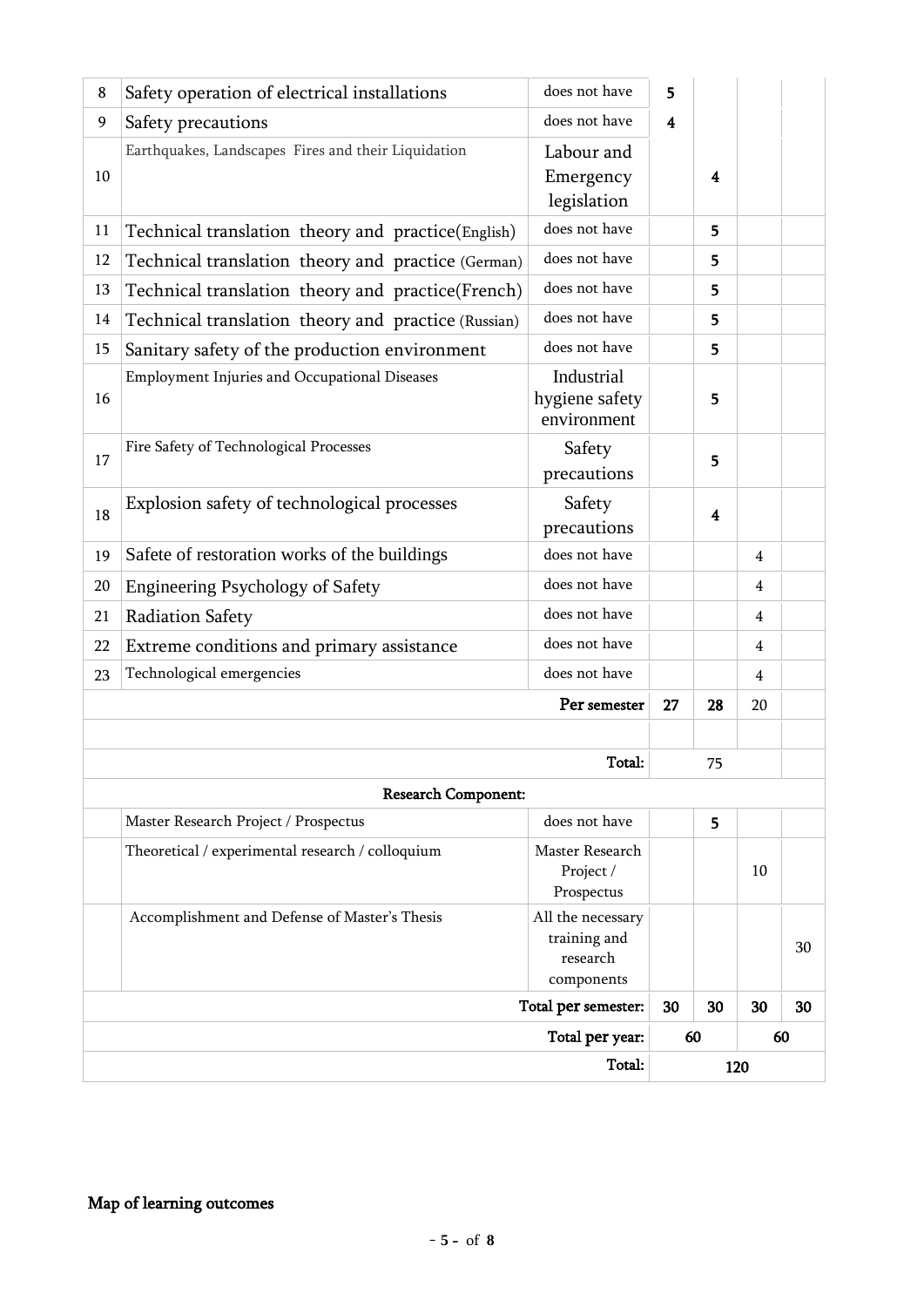| $N^{\circ}$  | Course Title                                           | Knowledge and understanding | Ability to use knowledge in<br>practice | Making judgments | communication skill | ability to learn | Values         |  |  |  |
|--------------|--------------------------------------------------------|-----------------------------|-----------------------------------------|------------------|---------------------|------------------|----------------|--|--|--|
| $\mathbf{1}$ | Business Communication (English)                       | $\mathbf X$                 | $\mathbf X$                             |                  | $\mathbf X$         | $\mathbf X$      | $\overline{X}$ |  |  |  |
| 2            | Business Communication (German)                        | $\mathbf X$                 | $\mathbf X$                             |                  | X                   | $\mathbf X$      | $\mathbf{X}$   |  |  |  |
| 3            | Business Communication (French)                        | $\mathbf X$                 | $\mathbf X$                             |                  | X                   | $\mathbf X$      | $\mathbf X$    |  |  |  |
| 4            | Business Communication (Russian)                       | X                           | $\mathbf x$                             |                  | X                   | $\mathbf x$      | X              |  |  |  |
| 5            | Human Resources Management                             | X                           | X                                       | $\mathbf X$      |                     |                  |                |  |  |  |
| 6            | Labour and Emergency legislation                       | X                           | X                                       | X                | X.                  |                  | X.             |  |  |  |
| 7            | Industrial hygiene safety environment                  | X                           | X                                       |                  | X                   | $\mathbf x$      | X.             |  |  |  |
| 8            | Industrial hygiene safety environment                  | X                           | X<br>X                                  |                  |                     |                  |                |  |  |  |
| 9            | Safety precautions                                     | X                           | X<br>X                                  |                  |                     |                  |                |  |  |  |
| 10           | Earthquakes, Landscapes Fires and their Liquidation    | X.                          | X                                       | $\mathbf X$      |                     | $\mathbf x$      |                |  |  |  |
| 11           | Technical translation theory and practice (English)    | X                           | X                                       | X.               | $\mathbf X$         |                  |                |  |  |  |
| 12           | (Technical translation theory and practice<br>(German) | X                           | X                                       | $\mathbf x$      | X                   |                  | $\mathbf x$    |  |  |  |
| 13           | Technical translation theory and practice<br>(French)  | X                           | X                                       | $\mathbf X$      | X                   |                  |                |  |  |  |
| 14           | Technical translation theory and practice<br>(Russian) | X                           | X                                       | $\mathbf X$      | X                   |                  |                |  |  |  |
| 15           | Sanitary safety of the production environment          | X                           | X                                       | X                | X                   |                  | X              |  |  |  |
| 16           | Employment Injuries and Occupational Diseases          | X                           |                                         | X                |                     |                  | X              |  |  |  |
| 17           | Fire Safety of Technological Processes                 |                             | X                                       | X                |                     | X                |                |  |  |  |
| 18           | Explosion safety of technological processes            | X                           | X                                       | X                | X                   |                  | X              |  |  |  |
| 19           | Safete of restoration works of the buildings           | X                           | X                                       | $\mathbf X$      |                     |                  |                |  |  |  |
| 20           | <b>Engineering Psychology of Safety</b>                | X                           | X                                       |                  |                     |                  |                |  |  |  |
| 21           | <b>Radiation Safety</b>                                | X                           | X                                       |                  |                     | X                |                |  |  |  |
| 22           | Extreme conditions and primary assistance              | X                           |                                         | X                | X                   | $\mathbf x$      | X.             |  |  |  |
| 23           | Technological emergencies                              | X                           |                                         | X                | X                   | $\mathbf x$      | X.             |  |  |  |
|              | <b>Research Component:</b>                             |                             |                                         |                  |                     |                  |                |  |  |  |
|              | Master Research Project / Prospectus                   | X                           | $\mathbf X$                             | $\mathbf X$      | $\mathbf X$         | $\mathbf X$      | X              |  |  |  |
|              | Theoretical / experimental research / colloquium       | X                           | $\mathbf X$                             | $\mathbf X$      | X                   | $\mathbf X$      | X              |  |  |  |
|              | Accomplishment and Defense of Master's Thesis          | X                           | $\mathbf X$                             | X                | X                   | $\mathbf X$      | X              |  |  |  |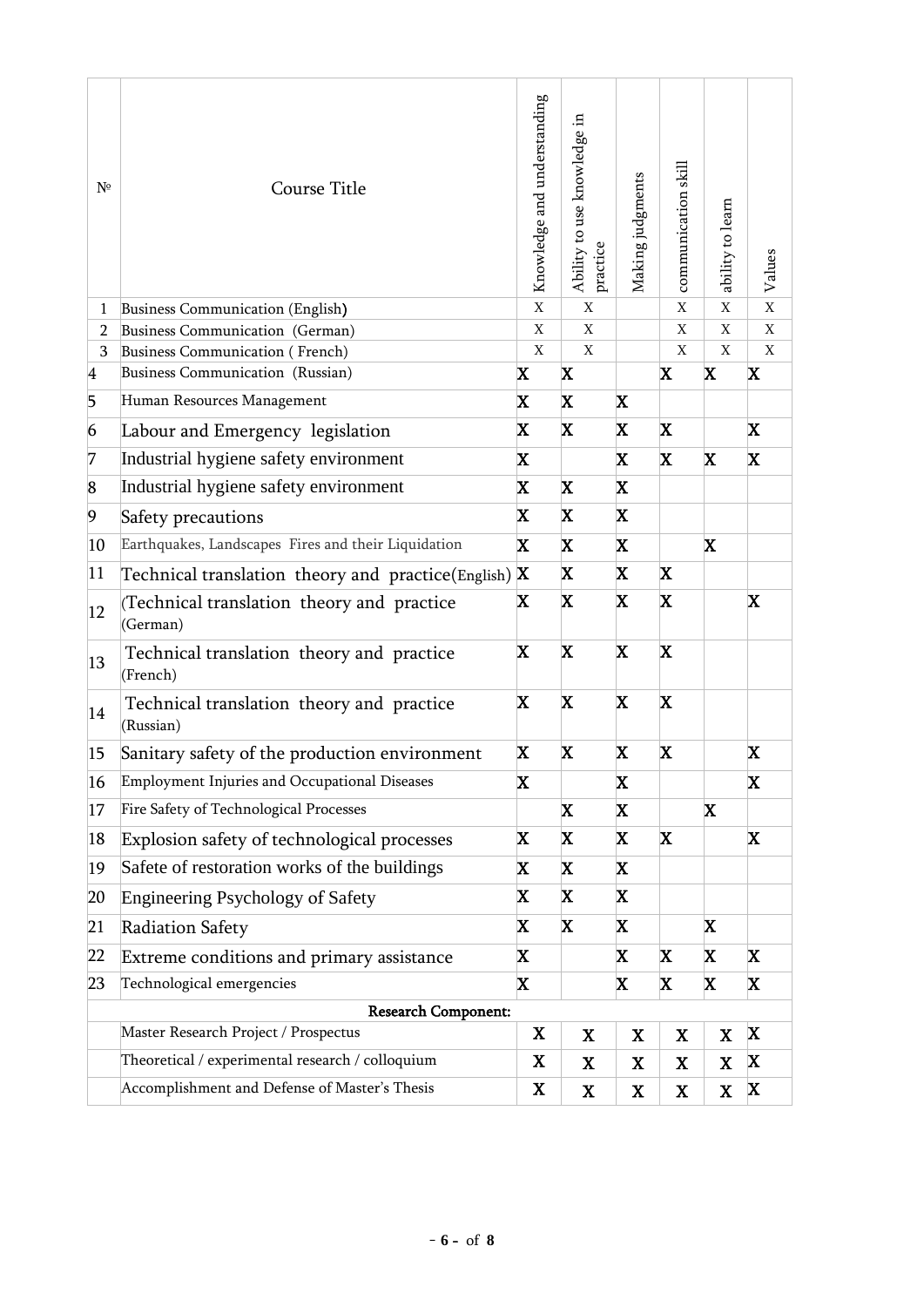## Program curriculum

|             | Program curriculum |                                                              |                      |         |                             |                    |            |          |                        |                   |                |                  |
|-------------|--------------------|--------------------------------------------------------------|----------------------|---------|-----------------------------|--------------------|------------|----------|------------------------|-------------------|----------------|------------------|
|             |                    |                                                              |                      |         |                             |                    |            | Hours    |                        |                   |                |                  |
| $N^{\circ}$ | Course code        | Course Title                                                 | ESTS credits / hours | Lecture | Seminar (work in the group) | Practical classes: | Laboratory | Practice | Course paper / project | Mid-semester exam | Final exam     | Independent work |
| 1           | LEH12412G1         | Business Communication (English)                             | 5/125                |         |                             | 45                 |            |          |                        | $\mathcal{P}$     | $\overline{2}$ | 76               |
| 2           | LEH12612G1         | <b>Business Communication</b><br>(German)                    | 5/125                |         |                             | 45                 |            |          |                        | $\overline{2}$    | $\overline{2}$ | 76               |
| 3           | LEH12212G1         | Business Communication (French)                              | 5/125                |         |                             | 45                 |            |          |                        | $\overline{2}$    | $\overline{2}$ | 76               |
| 4           | LEH12812G1         | <b>Business Communication</b><br>(Russian)                   | 5/125                |         |                             | 45                 |            |          |                        | $\overline{2}$    | $\overline{2}$ | 76               |
| 5           | <b>BUA72503G1</b>  | Human Resources Management                                   | 5/125                | 15      | 30                          |                    |            |          |                        | $\mathbf{1}$      | $\mathbf{1}$   | 78               |
| 6           | HHS25603G1         | Labour and Emergency<br>legislation                          | 4/100                | 15      | 15                          |                    |            |          |                        | $\mathbf{1}$      | $\mathbf{1}$   | 68               |
| 7           | HHS24003G1         | Industrial hygiene safety<br>environment                     | 4/100                | 15      |                             |                    |            |          | 15                     | $\mathbf{1}$      | 1              | 68               |
| 8           | HHS21303G1         | Industrial hygiene safety<br>environment                     | 5/125                | 15      | 15                          |                    |            |          | 15                     | $\mathbf{1}$      | $\mathbf{1}$   | 78               |
| 9           |                    | HHS26403G1 Safety precautions                                | 4/100                | 15      |                             | 15                 |            |          |                        | 1                 | 1              | 68               |
|             | 10 HHS21603G1      | Earthquakes, Landscapes Fires and<br>their Liquidation       | 4/100                | 15      | 15                          |                    |            |          |                        | $\mathbf{1}$      | 1              | 68               |
|             | 11 LEH12512G1      | Technical translation theory<br>and practice (English)       | 5/125                | 15      |                             | 30                 |            |          |                        | $\overline{2}$    | $\overline{2}$ | 76               |
|             | 12 LEH12712G1      | Technical translation theory<br>and practice (German)        | 5/125                | 15      |                             | 30                 |            |          |                        | $\overline{2}$    | $\overline{2}$ | 76               |
|             | 13 LEH12312G1      | Technical translation theory<br>and practice (French)        | 5/125                | 15      |                             | 30                 |            |          |                        | $\overline{2}$    | 2              | 76               |
|             | 14 LEH12912G1      | Technical translation theory 5/125<br>and practice (Russian) |                      | 15      |                             | 30                 |            |          |                        | $\overline{2}$    | $\overline{2}$ | 76               |
| 15          | HHS25003G1         | Sanitary safety of the<br>production environment             | 5/125                | 15      |                             | 15                 |            |          | 15                     | $\mathbf{1}$      | $\mathbf{1}$   | 78               |
|             | 16 HHS22003G1      | Employment Injuries and<br>Occupational Diseases             | 5/125                | 15      | 15                          |                    |            |          | 15                     | $\mathbf{1}$      | 1              | 78               |
| 17          | HHS22303G1         | Fire Safety of Technological<br>Processes                    | 5/125                | 15      | 15                          |                    |            |          | 15                     | $\mathbf{1}$      | 1              | 78               |
|             | 18 HHS24903G1      | Explosion safety of                                          | 4/100                | 15      |                             |                    |            |          | 15                     | $\mathbf{1}$      | 1              | 68               |